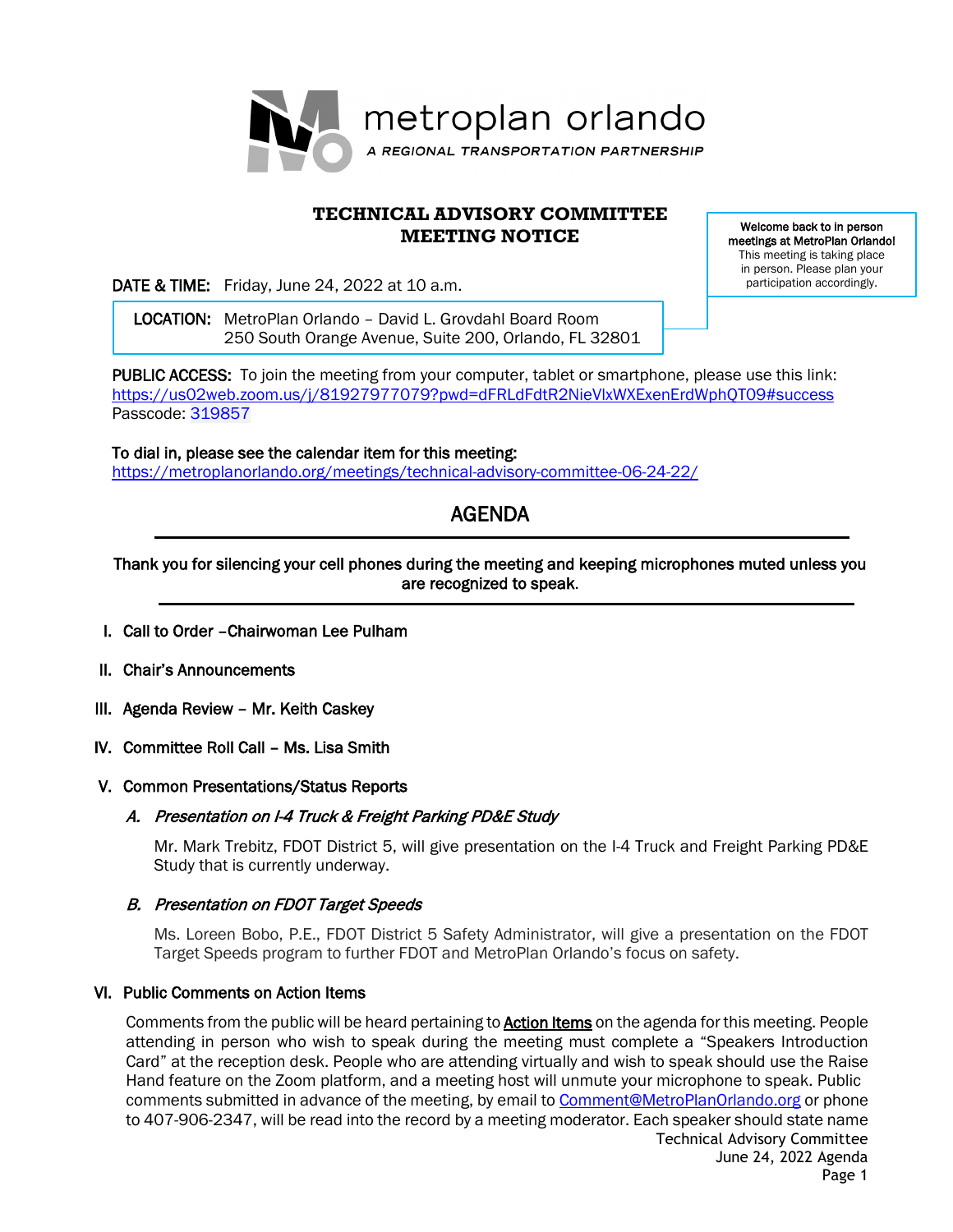and address for the record and is limited to two minutes. People wishing to speak on other items will be acknowledged in the same way, under Agenda Item XII.

# VII. Action Items

# A. May 20, 2022 TAC Meeting Minutes (Tab 1)

Approval is requested of the meeting minutes for May 20, 2022. The minutes are provided in Tab 1.

# B. FY 2022/23 - 2026/27 Transportation Improvement Program (Tab 2)

Action is requested by Mr. Keith Caskey, MetroPlan Orlando staff, to recommend approval of the FY 2022/23 - 2026/27 TIP. This document includes the transportation projects in the MetroPlan Orlando region that are programmed for funding over the next five years. The draft TIP can be reviewed at:

<https://metroplanorlando.org/wp-content/uploads/TIP-2327-Draft-P.pdf>

A fact sheet on the TIP and the draft TIP approval resolution for the July  $27<sup>th</sup>$  Board meeting are provided at Tab 2. A summary of the comments from the June 20<sup>th</sup> TIP public meeting will be provided separately.

# C. FY 2027/28 - 2034/35 Prioritized Project List (Tab 3)

Action is requested by Mr. Alex Trauger, MetroPlan Orlando staff, to recommend approval of the FY 2027/28 - 2034/35 Prioritized Project List (PPL). This document includes a list of highway, Transportation Systems Management and Operations, bicycle and pedestrian, and transit projects that have been ranked in order of priority. A fact sheet is included at Tab 3 and the draft PPL document can be reviewed at:

[https://metroplanorlando.org/wp-content/uploads/MetroPlanOrlando\\_PPL\\_2027-](https://metroplanorlando.org/wp-content/uploads/MetroPlanOrlando_PPL_2027-2035_Draft_20220615.pdf) [2035\\_Draft\\_20220615.pdf](https://metroplanorlando.org/wp-content/uploads/MetroPlanOrlando_PPL_2027-2035_Draft_20220615.pdf)

# VIII. TAC-Only Presentations

There are no TAC-only presentations.

# IX. General Information (Tab 4)

# A. FDOT Monthly Construction Status Report

The latest FDOT Monthly Construction Status Report for the Orlando area is enclosed for information purposes.

# B. MetroPlan Orlando Board Highlights

A copy of the June 8, 2022 Board Meeting Highlights is enclosed for information purposes.

# C. Air Quality Report

The latest air quality report for the MetroPlan Orlando area is enclosed for information purposes.

# D. Bicycle & Pedestrian Report

A report on bicycle and pedestrian projects in the MetroPlan Orlando region is enclosed for information purposes.

# E. PD&E Study Tracking Report

A report providing the latest status of the PD&E studies currently underway in the MetroPlan Orlando area is enclosed for information purposes.